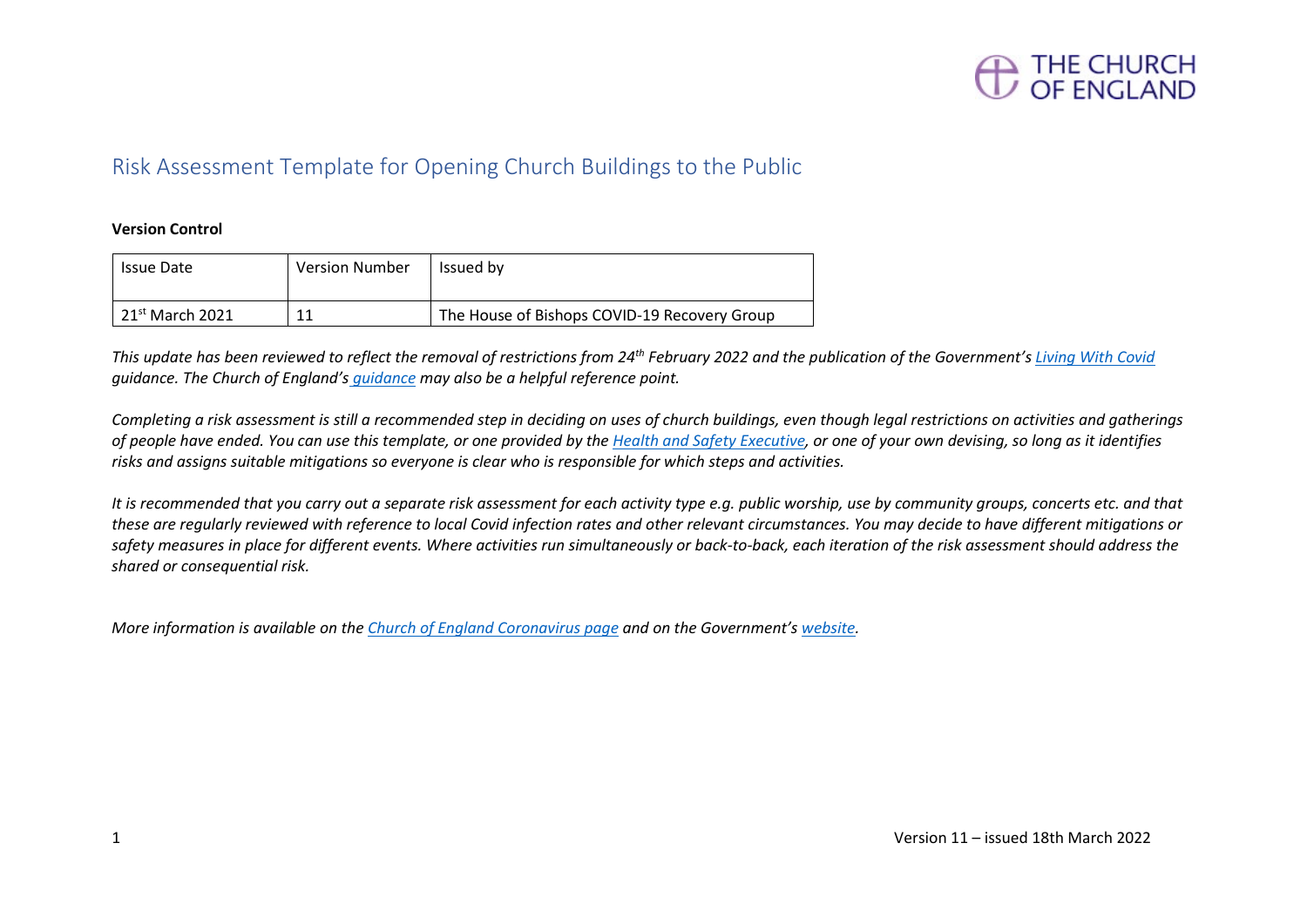

#### **Carrying out a risk assessment**

- 1. Agree what activities you are planning for:
	- Private prayer
	- Public worship with or without congregational singing
	- Funerals, weddings, baptisms, ordinations
	- Livestreaming or recording services
	- A choir or music group singing indoors as part of a public, livestreamed or recorded service
	- Formal childcare or where part of a school
	- Essential voluntary and public services
	- Use as a vaccination or testing centre
	- Community and support groups
	- Provision of youth services
	- Opening shops/cafes
	- Opening for visitors/tourists/educational visits as a heritage attraction
	- Opening for concerts, plays etc
- 2. Consider the hazards:
	- Transmission of COVID-19
	- Hazards arising from using the church in a different way to usual
	- Shared or consequential risks of activities running simultaneously or back-to-back (e.g. crossover of people at entry/exit points)

Read the guidance and think about how it relates specifically to your church. What constraints are there? Consider how people will arrive at the church, including if they will need to wait or queue outside; how people will enter and leave the church; circulation inside: from the entrance to the worship space and out again; circulation within the worship space; also access to other areas including the toilet(s).

3. Consider who might be harmed and how. Read the guidance and think about how the activities you are planning will affect different groups of people. The risks are not different for larger churches as long as they are properly managed, but having any significant numbers of people coming through your building makes the possible impact – in particular someone with COVID-19 coming into contact with others – higher than in smaller churches with fewer people. Consider your particular circumstances and adapt the checklist below as appropriate. Gathered congregations and major services may attract people from far afield, which is likely to add to the risk profile. Consider whether you need to consult your wider membership and users.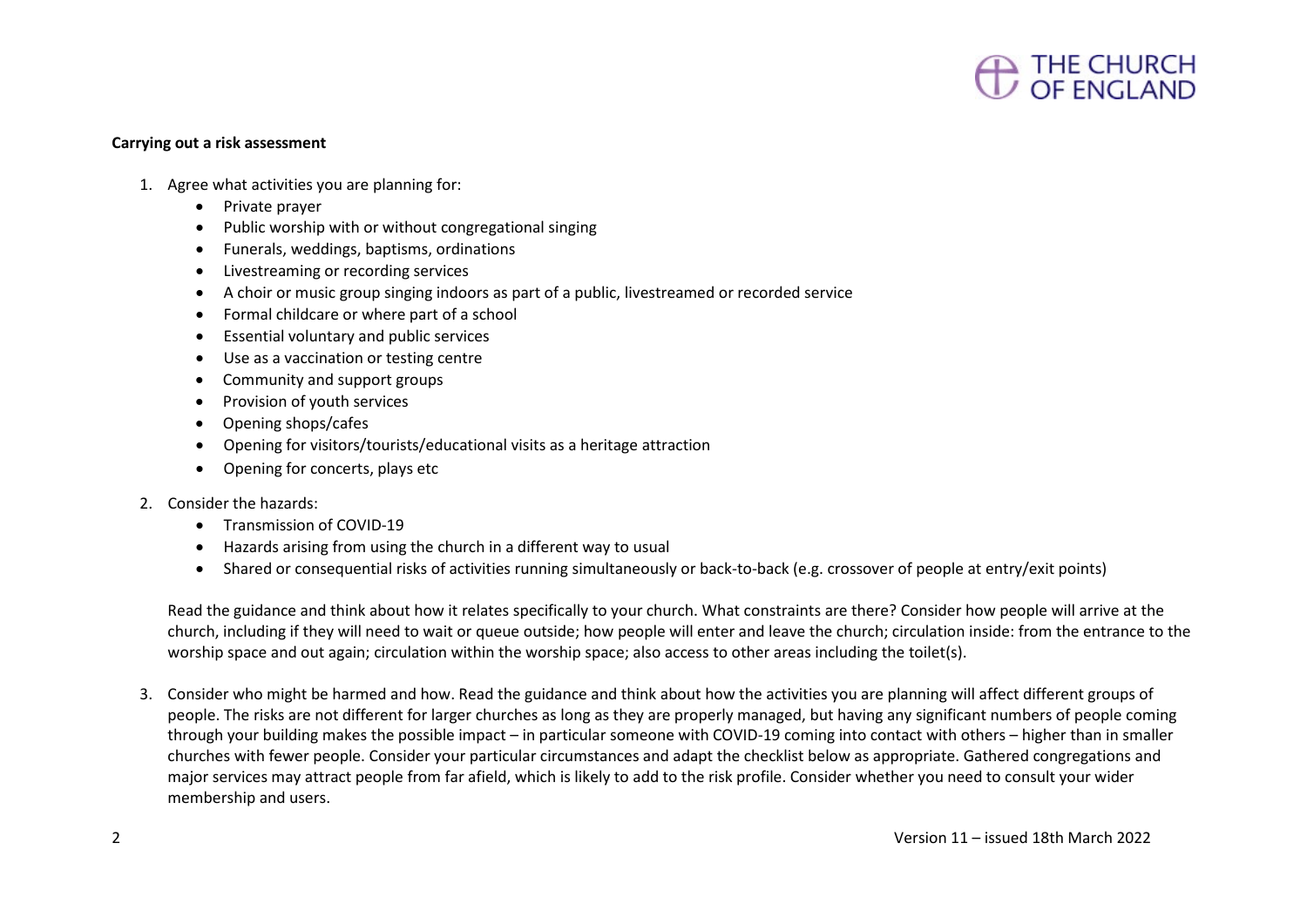

- 4. Using the risk assessment checklist below as a template:
	- add in mitigations for any risks that are particular to your circumstances that may not be on the list;
	- record what you need to do for each activity to go ahead safely;
	- consider any equipment you need and any temporary changes you might need to make to the church;
	- check back against your list of activities to confirm which ones can go ahead and when.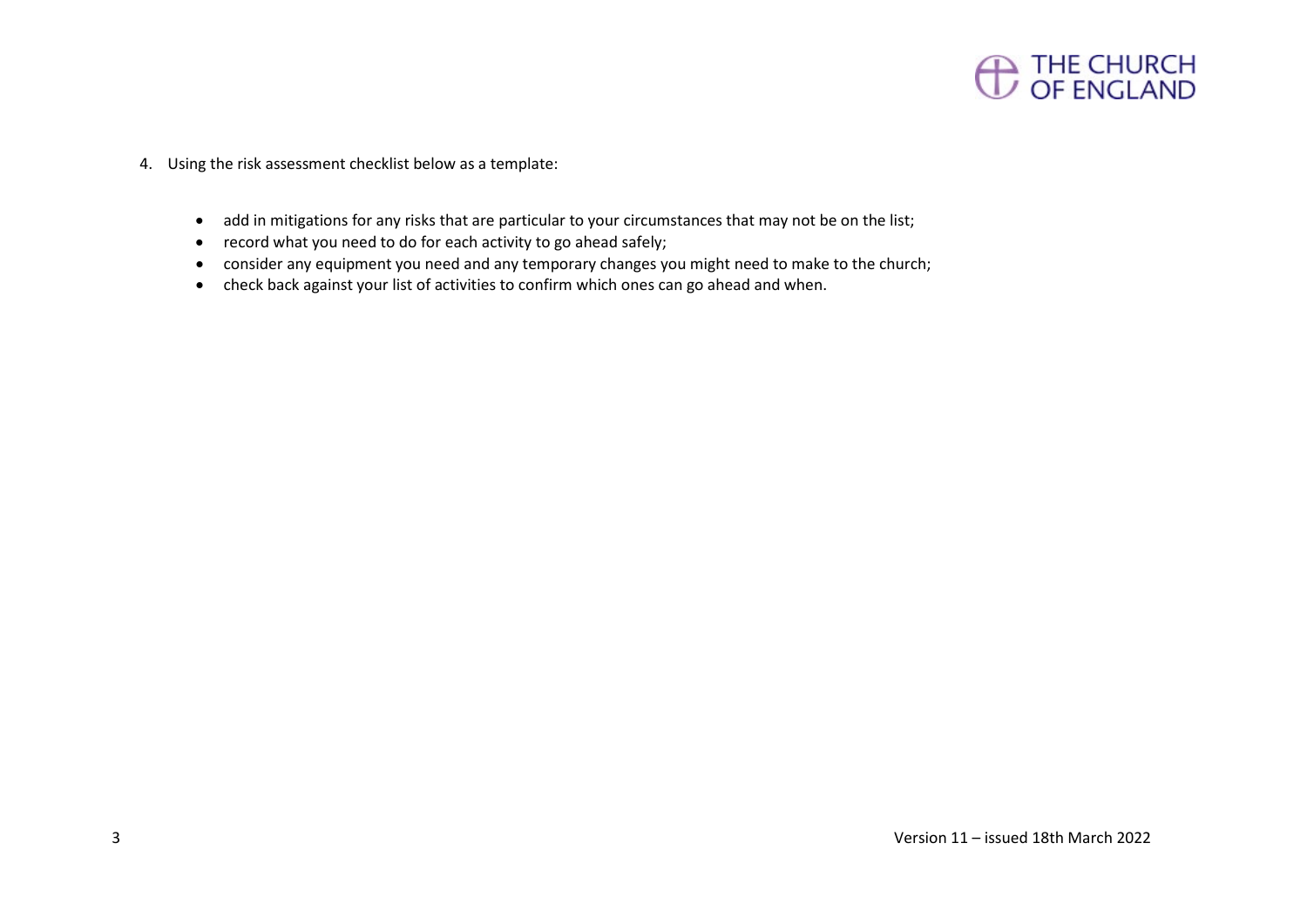

### **Risk assessment template**

| Church:                                      | <b>Assessor's name:</b> | Date completed: | <b>Review date:</b> |
|----------------------------------------------|-------------------------|-----------------|---------------------|
| <b>Binsted</b>                               | Tim ward                | 1 June 2022     |                     |
| Event or service this assessment relates to: |                         |                 |                     |

| <b>Risk</b>                                           | Controls to consider (delete or detail as appropriate<br>to your location and event)                                                                                                                                                        | <b>Additional information</b>                                                                                        | <b>Action by</b><br>whom?                              | Completed -<br>date and<br>name |
|-------------------------------------------------------|---------------------------------------------------------------------------------------------------------------------------------------------------------------------------------------------------------------------------------------------|----------------------------------------------------------------------------------------------------------------------|--------------------------------------------------------|---------------------------------|
| <b>Aerosol or droplet</b><br>transmission of Covid-19 | Increase ventilation in your building: natural<br>ventilation by opening doors, windows and vents or<br>mechanical ventilation if appropriate/necessary.                                                                                    | Consult HSE guidance on<br>identifying poorly ventilated<br>areas<br>Do not prop open fire doors.                    | Have one or<br>two windows<br>& door ajar<br><b>TW</b> | 4 June                          |
|                                                       | Use outdoor spaces if appropriate and available.                                                                                                                                                                                            | Closely mow area by door                                                                                             | <b>TW</b>                                              | 4 June                          |
|                                                       | Consider if you will ask attendees to wear a face<br>covering (unless exempt). This is no longer a legal<br>requirement but remains recommended by<br>government guidance.                                                                  | Research shows that rates of<br>Covid transmission by aerosol<br>means (i.e. particles in the air)<br>are very high. | Notice by door<br>Voluntary<br><b>TW</b>               | 4 June                          |
|                                                       | Put in place measures to reduce contact between<br>people e.g. retaining social distancing.                                                                                                                                                 | Impractical indoors but<br>encourage gathering outside<br>on notice.                                                 | <b>TW</b>                                              | 4 June                          |
|                                                       | If practical in your building, choose one point of<br>entry into the church to manage flow of people and<br>indicate this with notices, keeping emergency exits<br>available at all times. Where possible use a different<br>door for exit. | N/A                                                                                                                  | N/A                                                    |                                 |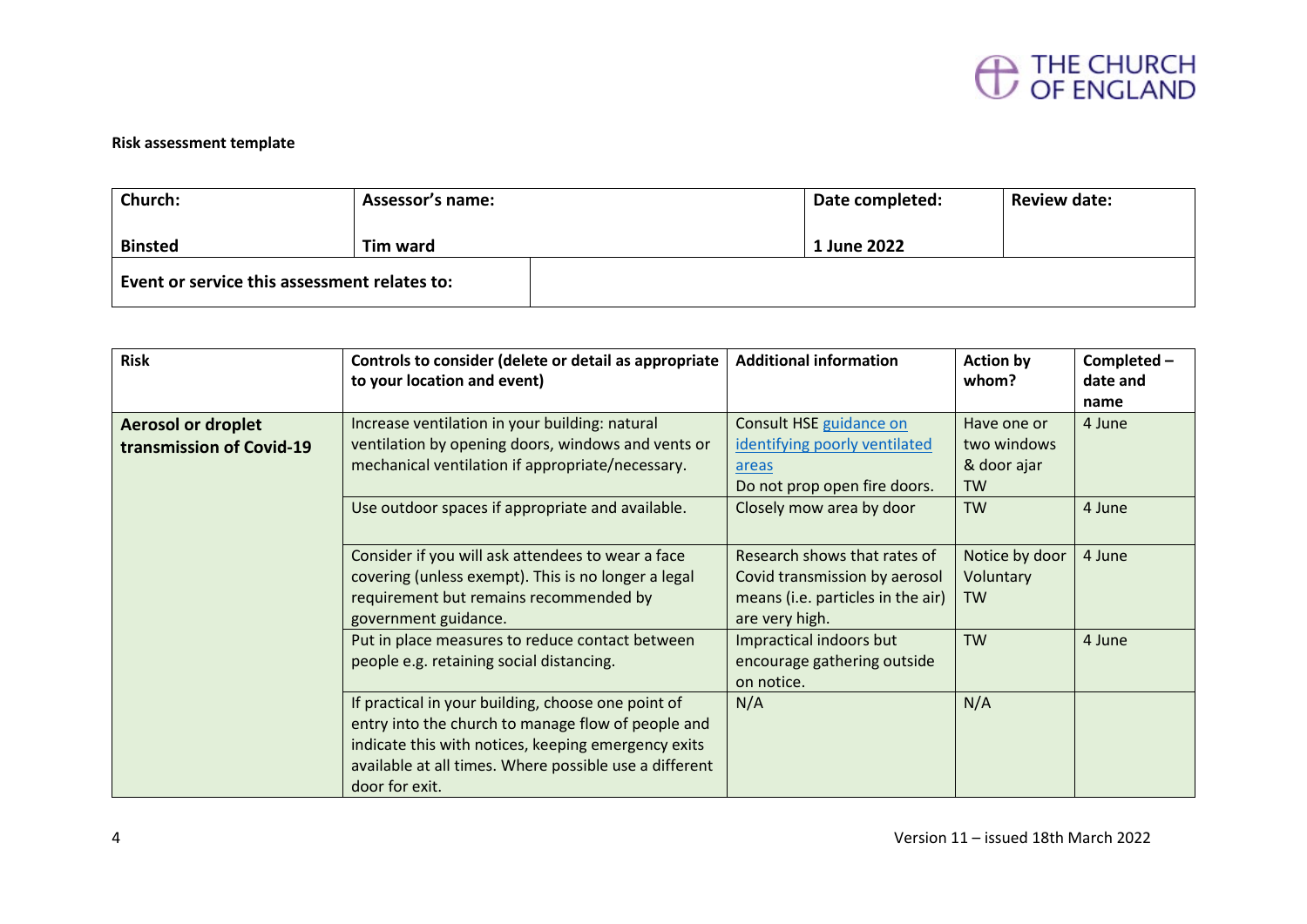# THE CHURCH<br>OF ENGLAND

| <b>Risk</b>                                | Controls to consider (delete or detail as appropriate<br>to your location and event)                                                                                                                                             | <b>Additional information</b>                                                                                          | <b>Action by</b><br>whom?            | Completed -<br>date and |
|--------------------------------------------|----------------------------------------------------------------------------------------------------------------------------------------------------------------------------------------------------------------------------------|------------------------------------------------------------------------------------------------------------------------|--------------------------------------|-------------------------|
|                                            | For events where the building is likely to be<br>especially busy, or the activity is particularly<br>energetic, pay particular regard to the need for<br>additional mitigations such as social distancing and<br>face coverings. | See above                                                                                                              |                                      | name                    |
| <b>Surface transmission of</b><br>Covid-19 | Provide adequate hand cleansing stations. Provide<br>hand sanitiser for the occasions when people can't<br>wash their hands.                                                                                                     | <b>Register with Parish Buying</b><br>for procurement options.                                                         | TW/CC                                | 4 June                  |
|                                            | Identify where you can reduce the contact of<br>people with surfaces, e.g. by leaving open doors that<br>are not fire doors, using electronic documents rather<br>than paperwork.                                                | Leave door open                                                                                                        | TW/CC                                | 4 June                  |
|                                            | Good hygiene and cleaning of the building.                                                                                                                                                                                       | See the cleaning section of<br>Church of England guidance.                                                             | CC                                   | 4 June                  |
|                                            | Consider hygiene around shared items such as<br>Bibles, prayer and hymn books that are used by<br>multiple people.                                                                                                               | You could consider a long-<br>term loan system for Bibles<br>and other books to ensure<br>people have access to these. | Too<br>infrequent to<br>be a danger. |                         |
|                                            | If providing single-use service sheets or prayer cards,<br>either place these on sheets or ask people to sanitise<br>hands before picking one up, and request that<br>people take these home with them.                          | Notice on board                                                                                                        | <b>TW</b>                            | 4 June                  |
|                                            | Cordon off or remove from public access any<br>devotional objects or items (if they are liable to be<br>touched or closely breathed on).                                                                                         | n/A                                                                                                                    | n/A                                  |                         |
|                                            | Put in place a cleaning rota/system for children's<br>materials and toys, and consider providing cleaning                                                                                                                        | n/A                                                                                                                    | n/A                                  |                         |